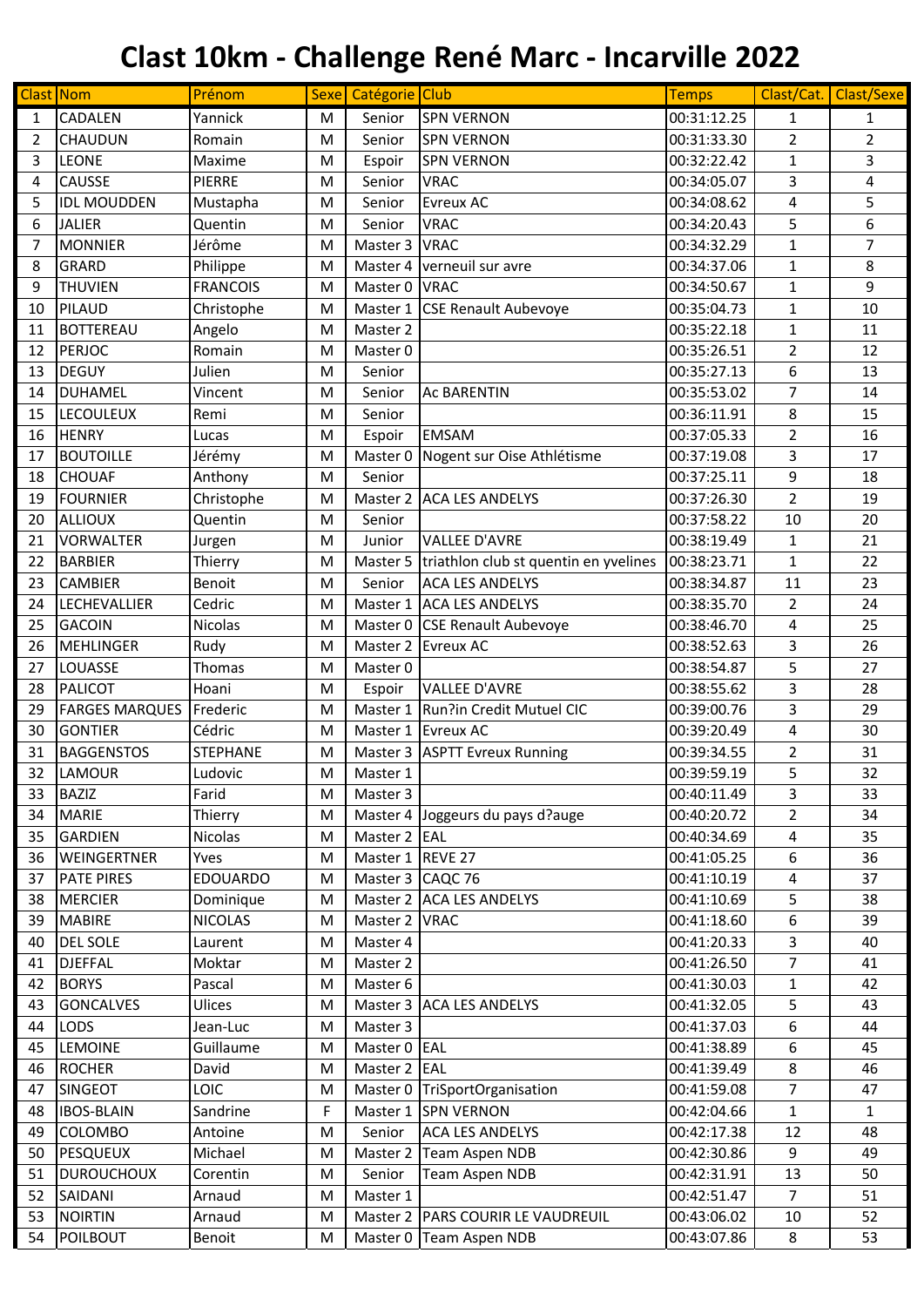| Clast Nom |                  | Prénom          |   | Sexe Catégorie Club |                                   | <b>Temps</b> |                | Clast/Cat. Clast/Sexe |
|-----------|------------------|-----------------|---|---------------------|-----------------------------------|--------------|----------------|-----------------------|
| 55        | <b>REVERT</b>    | <b>BENOIT</b>   | M | Cadet               |                                   | 00:43:17.69  | $\mathbf{1}$   | 54                    |
| 56        | <b>BOUFFLERS</b> | Gregorie        | M | Master 2            | NEUBOURG ATHLETIC CLUB            | 00:43:20.75  | 11             | 55                    |
| 57        | <b>BOUVET</b>    | Amandine        | F | Senior              | Val de Reuil Triathlon            | 00:43:25.34  | $\mathbf{1}$   | $\overline{2}$        |
| 58        | <b>HURAY</b>     | Fabien          | M | Senior              | Val de Reuil Triathlon            | 00:43:25.91  | 14             | 56                    |
| 59        | <b>KALIN</b>     | Yannick         | M | Master 6            |                                   | 00:43:26.45  | $\overline{2}$ | 57                    |
| 60        | VAPPEREAU        | Mael            | M | Junior              | <b>Evreux AC</b>                  | 00:43:28.08  | $\overline{2}$ | 58                    |
| 61        | <b>BAUER</b>     | Alexis          | M | Senior              | ACA LES ANDELYS                   | 00:43:32.64  | 15             | 59                    |
| 62        | <b>BOQUELET</b>  | Maxence         | M | Senior              | <b>VRAC</b>                       | 00:43:43.11  | 16             | 60                    |
| 63        | <b>NOEL</b>      | Cyril           | M | Senior              | <b>NEUBOURG ATHLETIC CLUB</b>     | 00:43:45.06  | 17             | 61                    |
| 64        | <b>BOUFFARD</b>  | Ronan           | M | Junior              |                                   | 00:43:48.90  | 3              | 62                    |
| 65        | <b>GARRIGUE</b>  | Hervé           | M | Master 3            | <b>VRAC</b>                       | 00:43:49.47  | $\overline{7}$ | 63                    |
| 66        | LAMBERT          | Christophe      | M | Master 3            | EAL                               | 00:43:49.97  | 8              | 64                    |
| 67        | <b>MASSON</b>    | Carole          | F | Master 1            | <b>NEUBOURG ATHLETIC CLUB</b>     | 00:43:57.22  | $\overline{2}$ | 3                     |
| 68        | <b>TOUTIN</b>    | Jerome          | M | Master 2            | EAL                               | 00:44:02.45  | 12             | 65                    |
| 69        | <b>TRAINA</b>    | Damien          | M | Master 0            |                                   | 00:44:04.62  | 9              | 66                    |
| 70        | <b>LECUYER</b>   | Max             | M | Master 7            | <b>ACA LES ANDELYS</b>            | 00:44:15.83  | $\mathbf{1}$   | 67                    |
| 71        | <b>PAUWELS</b>   | Jerome          | M | Master 0            |                                   | 00:44:23.76  | 10             | 68                    |
| 72        | <b>PILTON</b>    | Michel          | M | Master 4            |                                   | 00:44:25.04  | 4              | 69                    |
| 73        | <b>BOICHE</b>    | Arnaud          | M | Master 2            | <b>VRAC</b>                       | 00:44:26.47  | 13             | 70                    |
| 74        | <b>PICHON</b>    | Stepane         | M | Master 2            | <b>PARS COURIR LE VAUDREUIL</b>   | 00:44:27.78  | 14             | 71                    |
| 75        | <b>GOOSSENS</b>  | Fabien          | M | Master 2            | <b>MSA Triathlon</b>              | 00:44:38.20  | 15             | 72                    |
| 76        | <b>GIRARDET</b>  | Arnaud          | M | Master 0            |                                   | 00:44:45.42  | 11             | 73                    |
| 77        | <b>HOUELLE</b>   | Laetitia        | F | Master 0            | REVE 27                           | 00:44:47.68  | $\mathbf{1}$   | 4                     |
| 78        | <b>EVRARD</b>    | Vanessa         | F | Master 0            | REVE 27                           | 00:44:51.29  | $\overline{2}$ | 5                     |
| 79        | <b>PASQUIER</b>  | <b>JEREMIE</b>  | M | Master 0            |                                   | 00:44:53.00  | 12             | 74                    |
| 80        | <b>LACROIX</b>   | Johann          | M | Master 3            |                                   | 00:44:59.48  | 9              | 75                    |
| 81        | <b>PREVOST</b>   | Emmanuel        | M | Master 4            | <b>ASHM</b>                       | 00:45:03.81  | 5              | 76                    |
| 82        | LEMARCHAND       | Manon           | F | Senior              | REVE 27                           | 00:45:08.43  | $\overline{2}$ | 6                     |
| 83        | HORLAVILLE       | Christian       | M | Master 5            | <b>OLYMPIQUE DARNETAL</b>         | 00:45:13.34  | $\overline{2}$ | 77                    |
| 84        | <b>BOUFFARD</b>  | Ludovic         | M | Master 1            |                                   | 00:45:15.73  | 8              | 78                    |
| 85        | <b>NOUS</b>      | Florent         | M | Senior              |                                   | 00:45:20.98  | 18             | 79                    |
| 86        | <b>ISTRIA</b>    | Jerome          | M |                     | Master 3 CSE Renault Aubevoye     | 00:45:21.98  | 10             | 80                    |
| 87        | <b>SUFFICE</b>   | Michel          | M | Master 5            |                                   | 00:45:24.87  | 3              | 81                    |
| 88        | <b>DOMINGO</b>   | Damien          | M |                     | Master 2 Team Aspen NDB           | 00:45:29.48  | 16             | 82                    |
| 89        | <b>DOUCET</b>    | Cedric          | M |                     | Master 1 ALIZAY ATHLETISME        | 00:45:31.32  | 9              | 83                    |
| 90        | <b>DAGORN</b>    | Jean Michel     | M | Master 4            | EAL                               | 00:45:33.59  | 6              | 84                    |
| 91        | PACQUENTIN       | Stéphanie       | F | Master 1 REVE 27    |                                   | 00:45:35.00  | 3              | $\overline{7}$        |
| 92        | <b>FLOURY</b>    | Maude           | F | Senior              | REVE 27                           | 00:45:36.64  | 3              | 8                     |
| 93        | <b>SABAROTS</b>  | Xavier          | M | Master 2            |                                   | 00:45:46.81  | 17             | 85                    |
| 94        | <b>LEBEL</b>     | Marlene         | F | Senior              | <b>ACA LES ANDELYS</b>            | 00:45:59.85  | 4              | 9                     |
| 95        | <b>GUYADER</b>   | Alain           | M |                     | Master 5 ACA LES ANDELYS          | 00:46:02.37  | 4              | 86                    |
| 96        | <b>BEURIOT</b>   | Anne-Sophie     | F |                     | Master 2 PARS COURIR LE VAUDREUIL | 00:46:05.92  | 1              | 10                    |
| 97        | <b>CHEVALIER</b> | Emmanuel        | M |                     | Master 3 Team Val'Eure Triathlon  | 00:46:18.31  | 11             | 87                    |
| 98        | <b>MARY</b>      | JEAN-PIERRE     | M |                     | Master 4 RENAULT AUBEVOYE         | 00:46:19.74  | $\overline{7}$ | 88                    |
| 99        | <b>CARDONNE</b>  | Ghislain        | M | Master 1            |                                   | 00:46:20.93  | 10             | 89                    |
| 100       | <b>COTTIN</b>    | <b>FREDERIC</b> | M | Master 3            |                                   | 00:46:22.35  | 12             | 90                    |
|           | 101 BOURY        | David           | M |                     | Master 3 Evreux AC                | 00:46:24.17  | 13             | 91                    |
|           | 102 BARETTE      | Nadege          | F |                     | Master 2 ACA LES ANDELYS          | 00:46:45.73  | $\overline{2}$ | 11                    |
|           | 103 DESRUES      | David           | M |                     | Master 3   Val de Reuil Triathlon | 00:46:48.01  | 14             | 92                    |
| 104       | <b>BREGEON</b>   | <b>FREDERIC</b> | M | Master 5            |                                   | 00:47:01.27  | 5              | 93                    |
|           | 105 BAZIZI       | Abdelhaziz      | M | Master 3            |                                   | 00:47:05.51  | 15             | 94                    |
|           | 106 MORIN        | David           | M |                     | Master 4 Evreux AC                | 00:47:16.26  | 8              | 95                    |
|           | 107 JEGOU        | Gwenael         | M |                     | Master 1 ACA LES ANDELYS          | 00:47:22.48  | 11             | 96                    |
|           | 108 GUILLOT      | Gwenaël         | M |                     | Master 2 CSE Renault Aubevoye     | 00:47:24.02  | 18             | 97                    |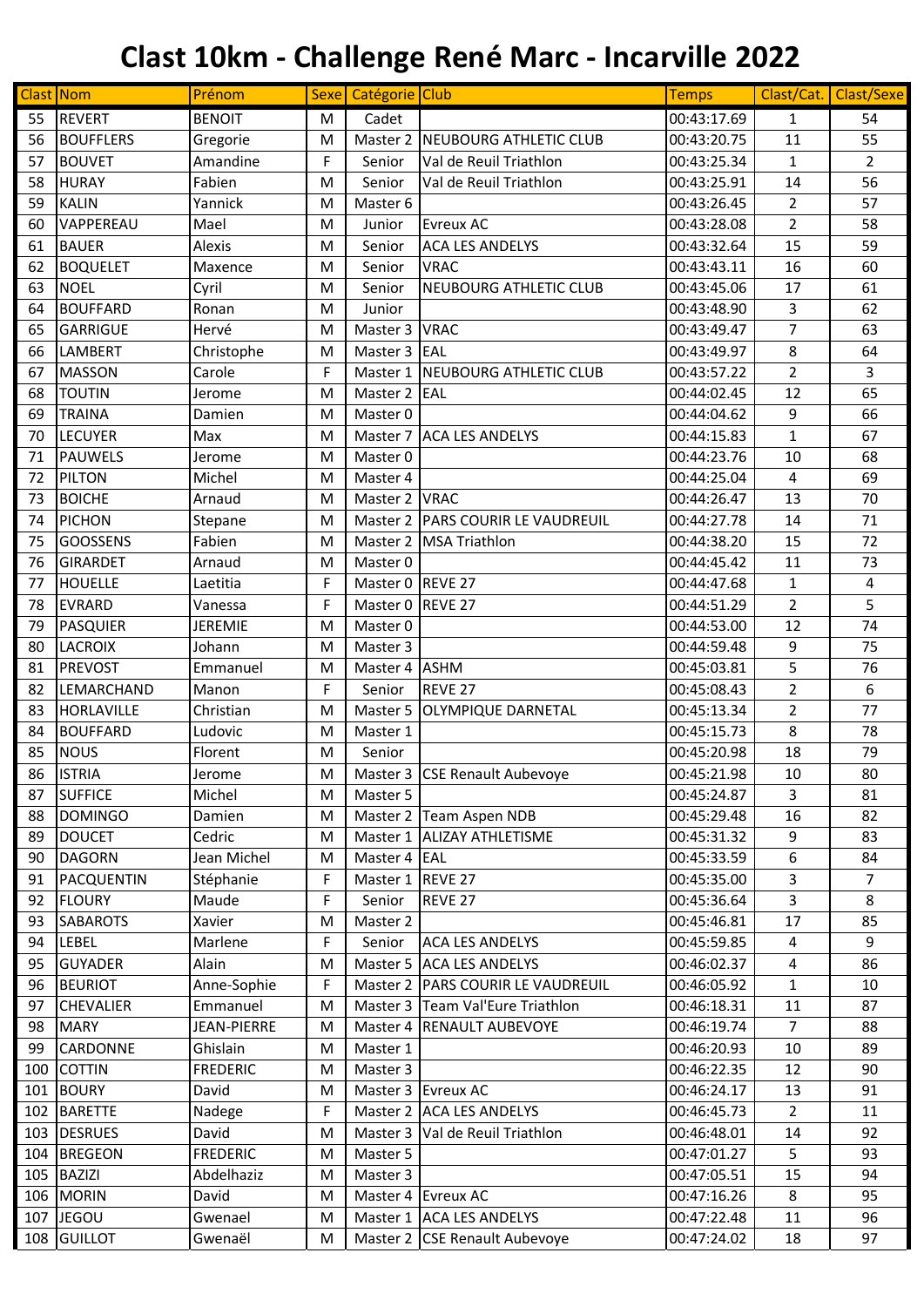|     | Clast Nom            | Prénom          |             | Sexe Catégorie Club |                                   | <b>Temps</b> | Clast/Cat.     | Clast/Sexe |
|-----|----------------------|-----------------|-------------|---------------------|-----------------------------------|--------------|----------------|------------|
| 109 | <b>HAUTOT</b>        | <b>ROGER</b>    | M           | Master 7            | CAQC 76                           | 00:47:27.90  | 2              | 98         |
| 110 | <b>LABOURE</b>       | Jérome          | M           | Master 4            |                                   | 00:47:31.85  | 9              | 99         |
|     | 111 LECERF           | Anthony         | M           | Senior              |                                   | 00:47:38.65  | 19             | 100        |
| 112 | VAPPEREAU            | Xavier          | M           | Master 2            | <b>Evreux AC</b>                  | 00:47:43.66  | 19             | 101        |
| 113 | <b>BIZON</b>         | Frederic        | M           | Master 2            | <b>VRAC</b>                       | 00:47:52.62  | 20             | 102        |
| 114 | GUILBERT             | Sandra          | F           | Master 0            |                                   | 00:47:57.57  | 3              | 12         |
| 115 | <b>VINCENT</b>       | Victor          | M           | Senior              |                                   | 00:48:07.37  | 20             | 103        |
| 116 | <b>AMADJI</b>        | Morad           | M           | Master 4            |                                   | 00:48:09.60  | 10             | 104        |
| 117 | HACQUARD             | Andre           | M           | Master 4            | <b>ACA LES ANDELYS</b>            | 00:48:30.83  | 11             | 105        |
|     | 118 ACHOURI          | Said            | M           | Master 3            |                                   | 00:48:37.40  | 16             | 106        |
| 119 | RENIER               | Jean-Claude     | M           | Master 7            | REVE 27                           | 00:48:38.85  | 3              | 107        |
| 120 | <b>VINCENT</b>       | Patrick         | M           | Master 4            | <b>Entente Sportive Renault</b>   | 00:48:39.69  | 12             | 108        |
| 121 | <b>CHAUDUN</b>       | Olivier         | M           | Master 3            | <b>VRAC</b>                       | 00:48:40.88  | 17             | 109        |
| 122 | DELAUNE              | Michel          | M           | Master 6            | <b>VRAC</b>                       | 00:48:41.44  | 3              | 110        |
| 123 | MIQUELARD            | Gervais         | M           | Master 3            | <b>CSE Renault Aubevoye</b>       | 00:48:41.99  | 18             | 111        |
| 124 | LEFORT               | Ludovic         | M           | Master 2            | Val de Reuil Triathlon            | 00:49:02.72  | 21             | 112        |
| 125 | <b>BULEUX</b>        | <b>KARL</b>     | M           | Master 2            |                                   | 00:49:04.19  | 22             | 113        |
|     | 126 REPETTO          | <b>Baptiste</b> | M           | Senior              | <b>VRAC</b>                       | 00:49:14.10  | 21             | 114        |
| 127 | <b>LEONTI</b>        | Salome          | F           | Senior              |                                   | 00:49:18.19  | 5              | 13         |
| 128 | PHILIPPE             | SEBASTIEN       | M           | Master 2            | <b>PONT AUDEMER AC</b>            | 00:49:27.74  | 23             | 115        |
| 129 | <b>COBERT</b>        | Reynald         | M           | Master 3            |                                   | 00:49:28.50  | 19             | 116        |
| 130 | <b>MONTAGNE</b>      | Estelle         | F           | Master 2            | <b>Evreux AC</b>                  | 00:49:29.71  | 3              | 14         |
|     |                      |                 |             |                     |                                   |              |                |            |
| 131 | <b>PANERO MUSCAT</b> | Agnès           | F           |                     | Master 1   Val de Reuil Triathlon | 00:49:30.35  | $\pmb{4}$      | 15         |
| 132 | GUERRE               | Arnaud          | M           |                     | Master 2 NEUBOURG ATHLETIC CLUB   | 00:49:32.69  | 24             | 117        |
|     | 133 LAUVRAY          | Jean            | M           |                     | Master 8 ACA LES ANDELYS          | 00:49:39.58  | 1              | 118        |
| 134 | POISSON              | Soizic          | F           | Master 0            | <b>VRAC</b>                       | 00:49:39.97  | 4              | 16         |
| 135 | <b>DENEUX</b>        | Didier          | M           | Master 6            | EAL                               | 00:49:45.60  | 4              | 119        |
| 136 | <b>BUTTET</b>        | Cyrille         | M           | Master 3            |                                   | 00:49:53.17  | 20             | 120        |
| 137 | PIQUET               | <b>PASCAL</b>   | M           | Master 4            | <b>PSN PREAUX</b>                 | 00:50:12.22  | 13             | 121        |
| 138 | <b>COURROUX</b>      | Yannick         | M           | Master 3            | <b>ACA LES ANDELYS</b>            | 00:50:30.20  | 21             | 122        |
| 139 | LECART               | Maxime          | M           | Senior              |                                   | 00:50:39.56  | 22             | 123        |
|     | 140 TILLON           | <b>LAURENT</b>  | M           |                     | Master 3 ASPTT Evreux Running     | 00:50:52.49  | 22             | 124        |
|     | 141 COME             | Oceane          | F           | Junior              | <b>VALLEE D'AVRE</b>              | 00:50:58.47  | $\mathbf{1}$   | 17         |
|     | 142 LEFEBVRE         | Isabelle        | F           | Master 4            |                                   | 00:51:01.50  | $\mathbf 1$    | 18         |
|     | 143 CAVIOLE          | Isabelle        | F           | Master 6 VRAC       |                                   | 00:51:06.77  | 1              | 19         |
|     | 144 CAREL            | Denis           | M           | Master 5            |                                   | 00:51:09.44  | 6              | 125        |
|     | 145 JARDIN           | Eric            | M           | Master 6            |                                   | 00:51:15.28  | 5              | 126        |
|     | 146 MARTORY          | Anne Marie      | F           | Master 5            |                                   | 00:51:18.36  | 1              | 20         |
|     | 147 DUHAZE           | Arnaud          | M           | Master 2            |                                   | 00:51:31.00  | 25             | 127        |
|     | 148 GROSCOL          | Thierry         | M           | Master 5            | <b>ACA LES ANDELYS</b>            | 00:52:16.72  | $\overline{7}$ | 128        |
|     | 149 PREVOT           | Julie           | F           | Master 1            |                                   | 00:52:23.51  | 5              | 21         |
|     | 150 HOUBART          | Francois        | M           | Master 3            |                                   | 00:52:25.98  | 23             | 129        |
|     | 151 GROSCOL          | Justine         | F.          | Senior              | <b>ACA LES ANDELYS</b>            | 00:52:41.83  | 6              | 22         |
|     | 152 CARRIERE         | <b>THIERRY</b>  | M           | Master 4            | <b>ACA LES ANDELYS</b>            | 00:53:06.39  | 14             | 130        |
|     | 153 MORIN            | Joel            | M           | Master 6 VRAC       |                                   | 00:53:15.62  | 6              | 131        |
|     | 154 VIGNE            | Pascal          | M           | Master 3            |                                   | 00:53:25.48  | 24             | 132        |
|     | 155 PIQUET           | <b>SYLVIE</b>   | $\mathsf F$ |                     | Master 4 PSN PREAUX               | 00:53:26.23  | $\overline{2}$ | 23         |
|     | 156 MURLIN           | Karine          | F           | Master 2            | <b>ACA LES ANDELYS</b>            | 00:53:46.95  | 4              | 24         |
|     | 157 REVERT           | LUDOVIC         | M           | Master 3            |                                   | 00:54:19.42  | 25             | 133        |
|     | 158 PASCO            | Stephane        | M           |                     | Master 3 ACA LES ANDELYS          | 00:54:22.54  | 26             | 134        |
|     | 159 COUDOULET        | Sonia           | F           |                     | Master 4   NEUBOURG ATHLETIC CLUB | 00:54:31.85  | 3              | 25         |
|     | 160 SINGEOT          | Fiona           | F           |                     | Master 0 TriSportOrganisation     | 00:54:54.93  | 5              | 26         |
|     | 161 GANDON           | Virginie        | F           | Master 2 VRAC       |                                   | 00:54:59.18  | 5              | 27         |
|     | 162 RUIZ             | Catherine       | $\mathsf F$ | Master 4            | NEUBOURG ATHLETIC CLUB            | 00:55:11.49  | $\overline{4}$ | 28         |